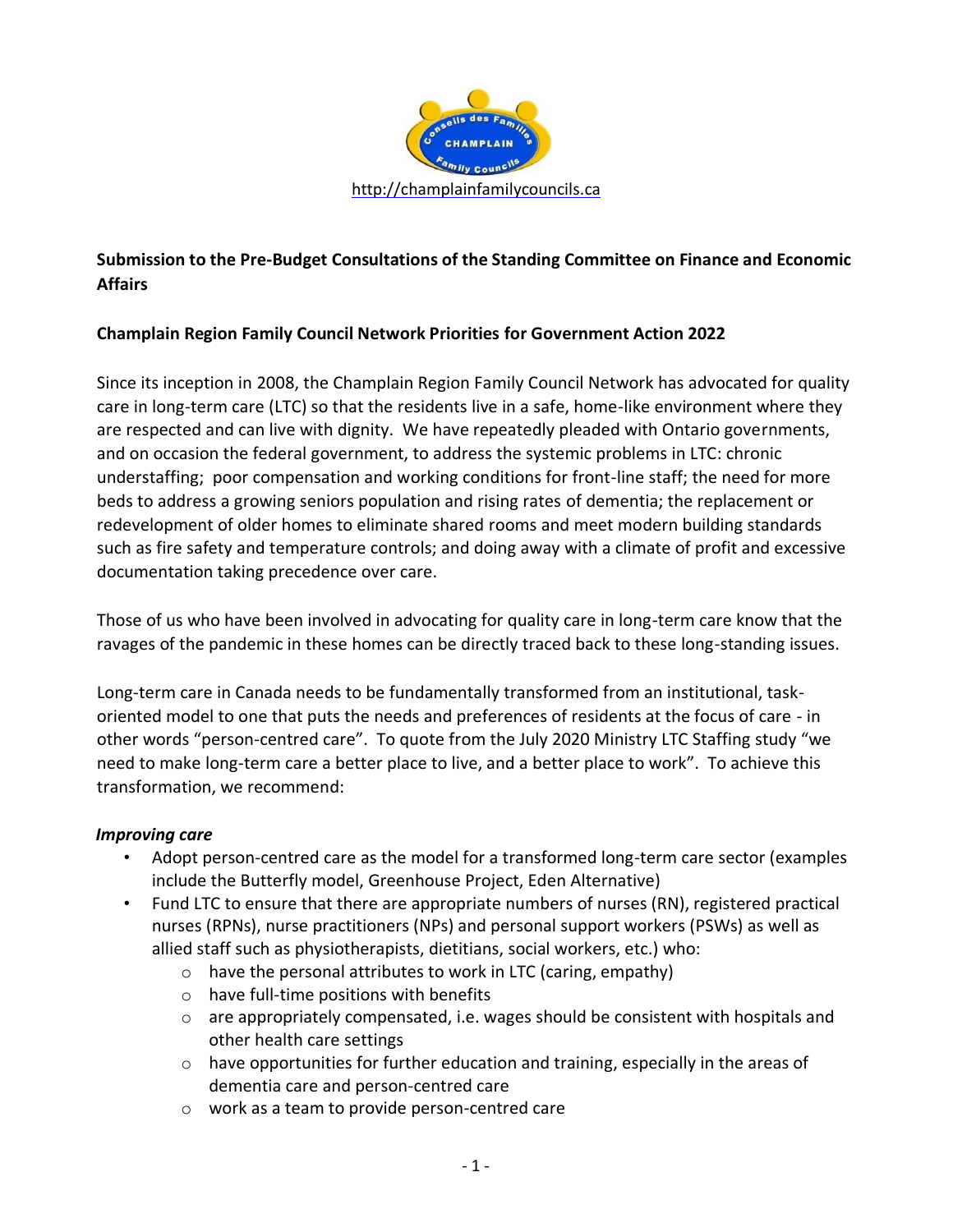- Implement the minimum care standard of at least four hours of direct care/resident/day (Time to Care Act) in advance of the 2024/25 deadline established by the government
- Fast-track the implementation of the recommendations of the Ministry Staffing Studies (July and December 2020)
- Require that all homes publicly report, in a timely manner, their staffing levels and report nonadherence to staffing level standards to the Ministry of Long-Term Care
- Ensure that the new LTC Act and the proposed regulatory framework support quality resident-centred care and continuous quality improvement balanced with accountability, enforcement and transparency
- Implement all of the recommendations of the LTC COVID Commission in a timely manner
- Create a LTC human resource plan to attract and retain an adequate supply of well-trained staff with the personal attributes for work in LTC
- Develop consistent standards for PSW education and on-the-job training, especially dementia and end-of-life training to ensure quality resident care
- Support efforts for the self-regulation and certification of PSWs
- Recognize the value of social workers to the psycho-social health of LTC residents and their caregivers
- Improve care standards to:
	- o Help residents maintain their independence and mobility
	- $\circ$  Engage residents in meaningful activities including access to outdoor spaces o Ensure access to quality palliative and end-of-life care
	- $\circ$  Improve food budgets in recognition of the importance of tasty, nutritious meals to resident well-being
- Expand the Behavioural Supports program to meet rising demand

#### *Improving the physical environment*

- Revise the current building standards to create home-like environments that are conducive to the delivery of person-centred care and have proper temperature and air-quality controls
- Require private rooms with ensuite bathrooms for residents in newly constructed and renovated homes
- Build more long-term care homes within the context of a provincial plan based on needs and community profiles (cultural diversity, location) and underserved populations such as the LGBTQ2+ and indigenous communities
- Encourage the development of campuses of care which incorporate independent living apartments and assisted living residences alongside LTC homes; remove barriers that prevent residents from moving between different types of residences (e.g. from assisted living to long-term care)
- Reduce or eliminate the proportion of for-profit homes by favouring non-profit ownership when awarding licenses and assisting with capital funding for non-profit projects

#### *Improving emergency preparednes***s**

- Ensure all LTC homes have an infection control plan which includes adequate staffing, training, PPE, and infection control policies and procedures; plans must be regularly reviewed and updated
- Ensure the participation of Family Councils and Resident Councils in pandemic and emergency preparedness planning for the home.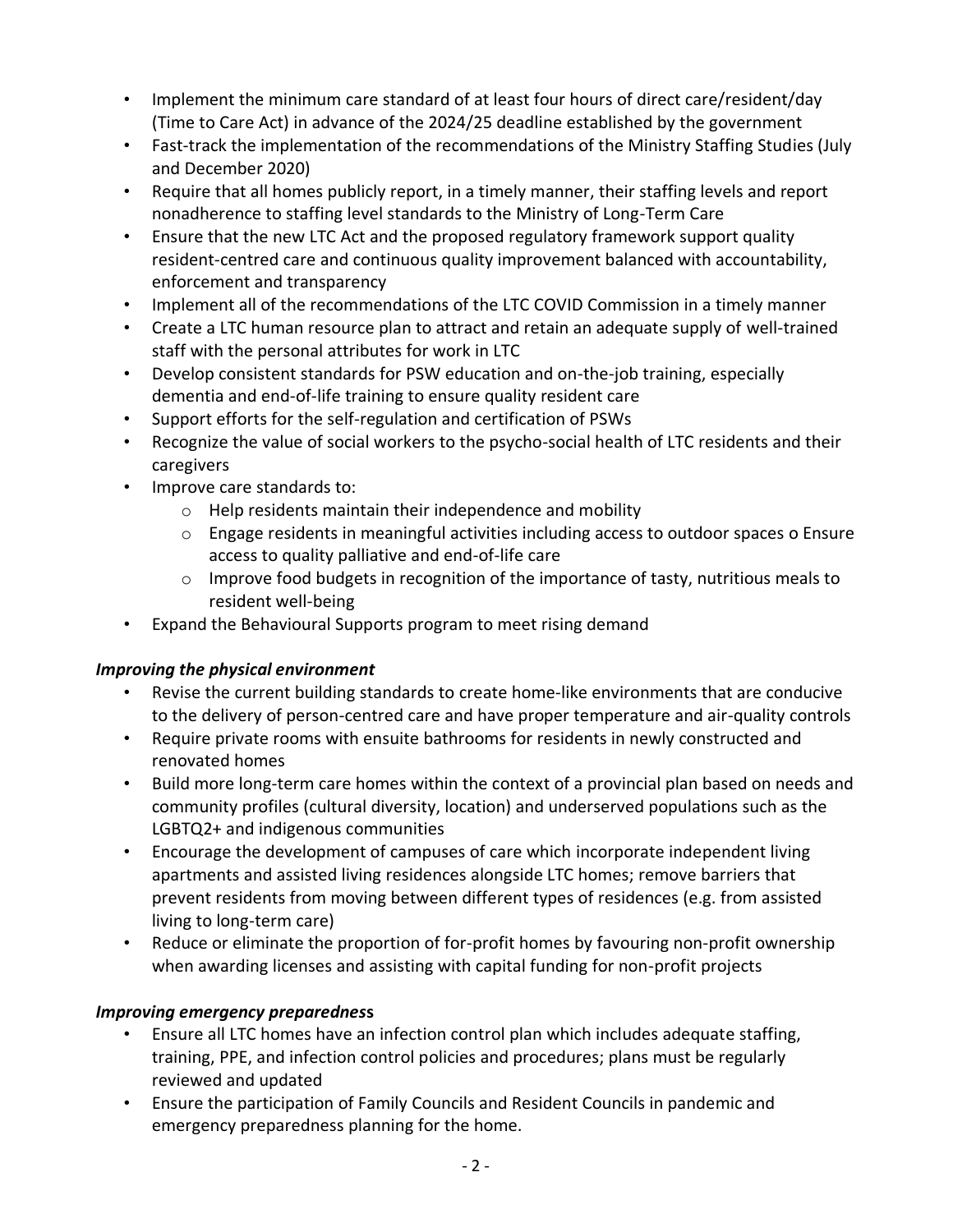- Require that annual inspections include a review of the home's infection control plan
- Ensure all homes of a certain size have an infection control specialist on-site, and require smaller homes to have agreements with hospitals for infection control support
- Revise the standards for new and redeveloped homes to recognize the need to isolate residents when outbreaks occur

### *Improving accountability*

- Mandate that all homes have a Family Council and that home management encourage and support their activities
- Promote the role and rights of families and Power of Attorneys who:
	- $\circ$  are recognized as essential partners in care, critical to the physical, social, cognitive and emotional well-being of residents
	- o are kept fully informed under all conditions
	- o have access to their family members in LTC regardless of outbreak status
- Include family and residents at decision making tables within the home
- Review current performance measurements with stakeholders (including families) to ensure a focus on quality of care and quality of life
- Review financial audit processes to ensure that government funds are spent appropriately
- Monitor the new proposed inspection process to ensure that it is achieving quality improvement in LTC and modelling best practices. Non-compliance must result in penalties and immediate follow-up action
- In partnership with the federal government, develop national standards for long-term care and tie federal LTC funding from the federal government to adherence to the standards
- Implement the recommendations of the Auditor General's 2020 Report
- Implement data collection and monitoring systems to promote sharing of accurate, meaningful data that can be used to assess the needs of an aging population and allow governments at both the federal and provincial levels to develop appropriate plans to meet the demand for home care and long-term care.

## *Reducing the impact of subsequent waves of COVID-19 or future pandemics*

- Ensure that essential family caregivers can visit their loved ones during an outbreak
- Carefully monitor staffing initiatives to ensure they are improving staffing in the LTC sector
- Ensure that inspectors are a regular presence in homes during pandemics to assess infection control practices, staffing levels, resident care, and the ability of the home to protect residents and staff
- Work with homes to ensure that they can meet the requirements for infection control and implement strict penalties if they fail to comply
- Require homes to report when they are in crisis, are overwhelmed and need help
- Take over the management of non-compliant homes which have demonstrated an inability to protect residents and staff

We are advocating with the federal government for increased investment in LTC in Ontario and across Canada and we are supporting their national standards initiative. We ask that the provincial government work with the federal government to ensure that our frail seniors spend their final days have both quality of life and quality care, and that staff are properly compensated and valued.